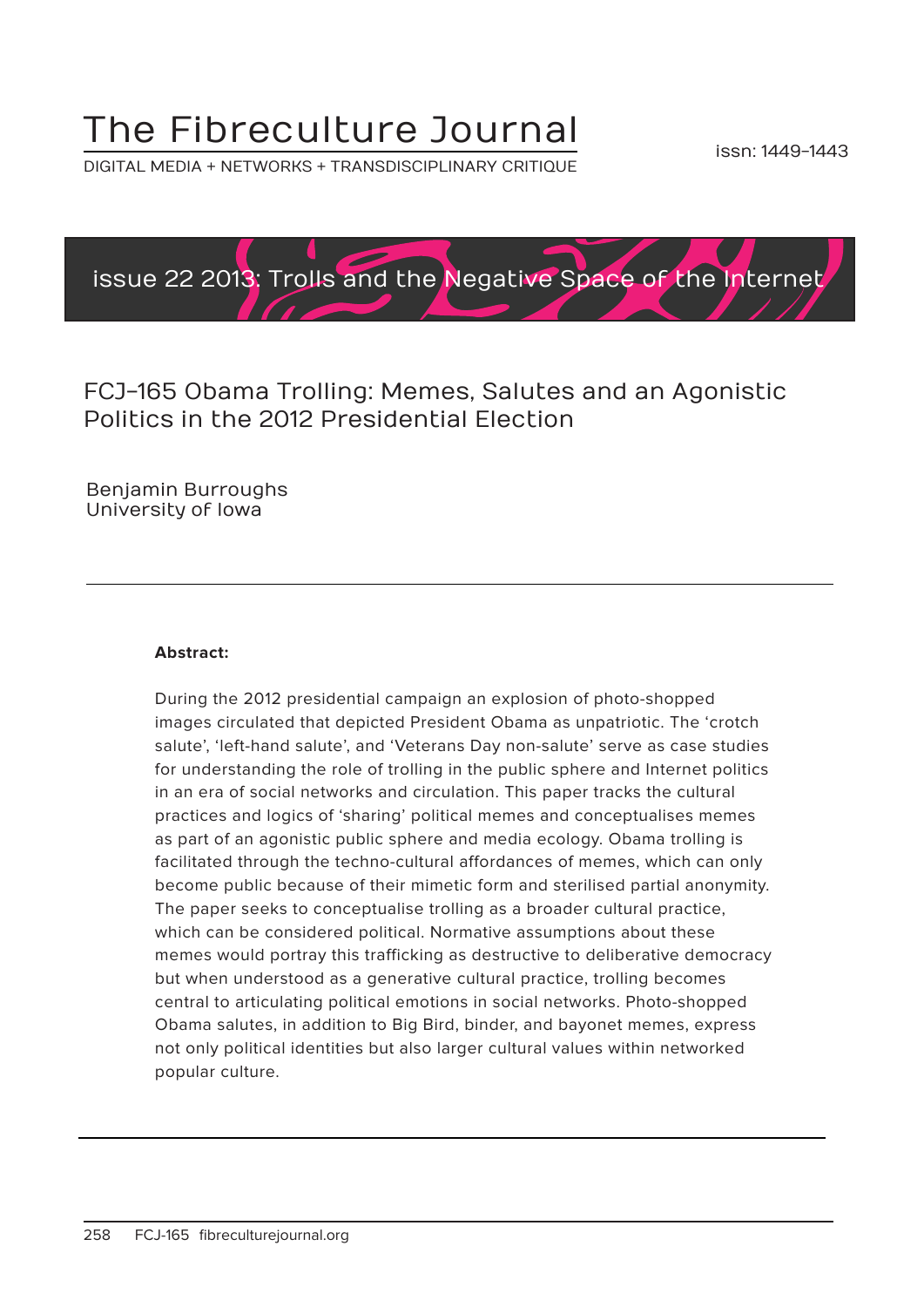If the 2008 American Presidential election is known for being the first modern Internet campaign, then perhaps the 2012 American election should be known as the first real social media campaign. While social networking was a major part of the 2008 campaign, with users enacting socio-technical linkages primarily between Youtube and Facebook walls (Robertson, 2010); the increasing pervasiveness of mimetic communication melded with social networking has once again impacted the political landscape. From 'Big Bird' to 'binders full of women' (and the made-for-meme Obama 'Bayonets' line) memes riff in real-time on contemporary politics. What is different about 2012 is the intersection between the technology, the architectural affordances of social networking platforms, and the penetration of a larger trolling culture. Trolling is colloquially understood as a negative behaviour, particularly amongst traditional media, that desires to bully and vilify unsuspecting netizens, all in the name of 'doing it for the lulz'. The recent outing of infamous Reddit troll Violentacrez and the tragic suicide of Amanda Todd show the topicality of this hot button issue (Phillips, 2012), drawing increased scrutiny to the ethics of specific trolls. This paper seeks to expand the definition of trolling as a much broader cultural practice. We track the cultural practices and logics of 'sharing' political memes and conceptualise memes and trolling as part of an agonistic public sphere and media ecology. Memes are a site for understanding audiences, media flows and the circulation of popular culture and politics. Memes act constitutively and work to make salient disparate media narratives and information within a networked culture. For example, expressions about the alleged Manti Te'o hoax could be read (correctly or incorrectly) through the meme #te'oing, which acts not just as a response of attitudes and feelings but also as a conglomeration of media channels and information. Audiences, through memes, play an active role in re-mixing, re-articulating, and digesting popular culture. While circulating audience articulations of popular culture, memes also form a kind of distribution channel, which serves as a purveyor of political sentiments, values and ideas within the 2012 Presidential campaign.

During the 2012 presidential campaign an explosion of photoshopped images circulated that depicted President Obama as unpatriotic. Normative assumptions about these political Obama memes might portray this trafficking as destructive to deliberative democracy but when understood as a generative cultural practice, trolling becomes central to articulating political emotions in social networks. A brief history of trolling and hoaxing in political communication, as well as pertinent literature within communication and media studies, is offered to contextualise and define trolling as a broader cultural practice. The 'crotch salute', 'left-hand salute', and 'Veterans Day non-salute' serve as case studies for understanding the role of trolling in the public sphere and Internet politics in an era of social networks and circulation. Obama trolling is understood as generative—as a practice that facilitates, through the technological affordances of memes, the exposition of emotions that otherwise would not be expressed within the public sphere. Refraining from denigrating trolling as merely the fringe actions of select groups of trolls might make it possible to see trolling's centrality to the way that we actually communicate online (with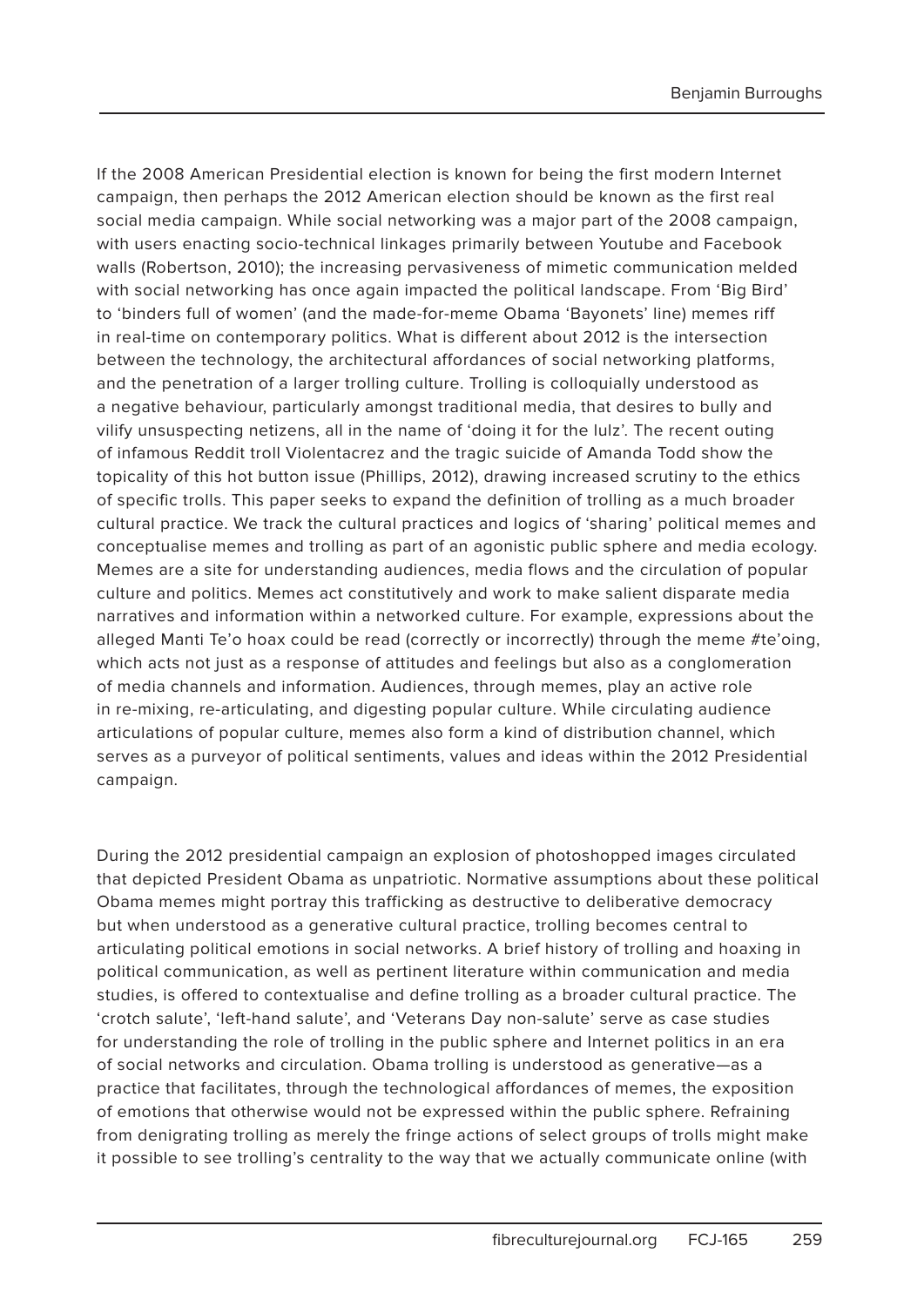all its messiness, complexity, oftentimes irrationality and emotions). This agonistic politics of inane memes, deception, and affective play is important for understanding discursive political identities and broader cultural values within networked popular culture.

# Trolling in a Political Campaign Context

The networked nature of Internet communication and the compression of time and space that the network affords speed up communicative processes and reduce 'cultural latency' (Yakob, 2009) or 'cultural lag'. Lag is a term colloquially used in computer science to describe a computer with impaired functionality that fails to keep up with the transmission of inputs. Historically, information and political messages could only be spread and disseminated as quickly as the horse could carry a messenger, and even with the telegraph we still had the limitations of a sender/receiver model. Social networking delivers messages instantaneously to an entire network, effectively reducing cultural lag to close to zero. This sets social networking apart from even mass broadcasting mediums like radio and television. The lack of cultural lag changes the nature of digitised politics (and by extension all of politics), which must be attune to the ever-changing slipperiness of the networked cultural landscape. In the presidential debates, for example, the circulation of memes happened before the traditional media framing of the debates within 'spin alley' as audiences engaged in a participatory politics.

The lack of cultural lag also required a mode of transmission (delivery channel or medium) that could succinctly express messages and values (most often affective), while connecting and compiling other fragments of modern mediated life in movies, television, etc. More simply stated, politics needed memes to keep up with the pace of digital culture—the pace of digital political campaigning. This is why an understanding of the interconnectedness of 'feeds' and political messages on social networking platforms like Facebook, Tumblr, or reddit is important. This is not to say that technological innovations or affordances are deterministic but they can play a role in shaping some cultural production (Baym and boyd, 2012). Despite the best efforts by designers to formalise and sanitise digital sociality into a rational system, the Internet remains a mercurial space of constant adaptation.

Political campaigning has always been inextricably bound up with dubious behaviour and deceit. This brief history, which is by no means meant to be exhaustive, wants to track recent iterations of political trolling that correspond with advances in technology and communication platforms. Much work has been done to point out the chicanery involved in the Watergate break-ins and classic political advertisements such as Lyndon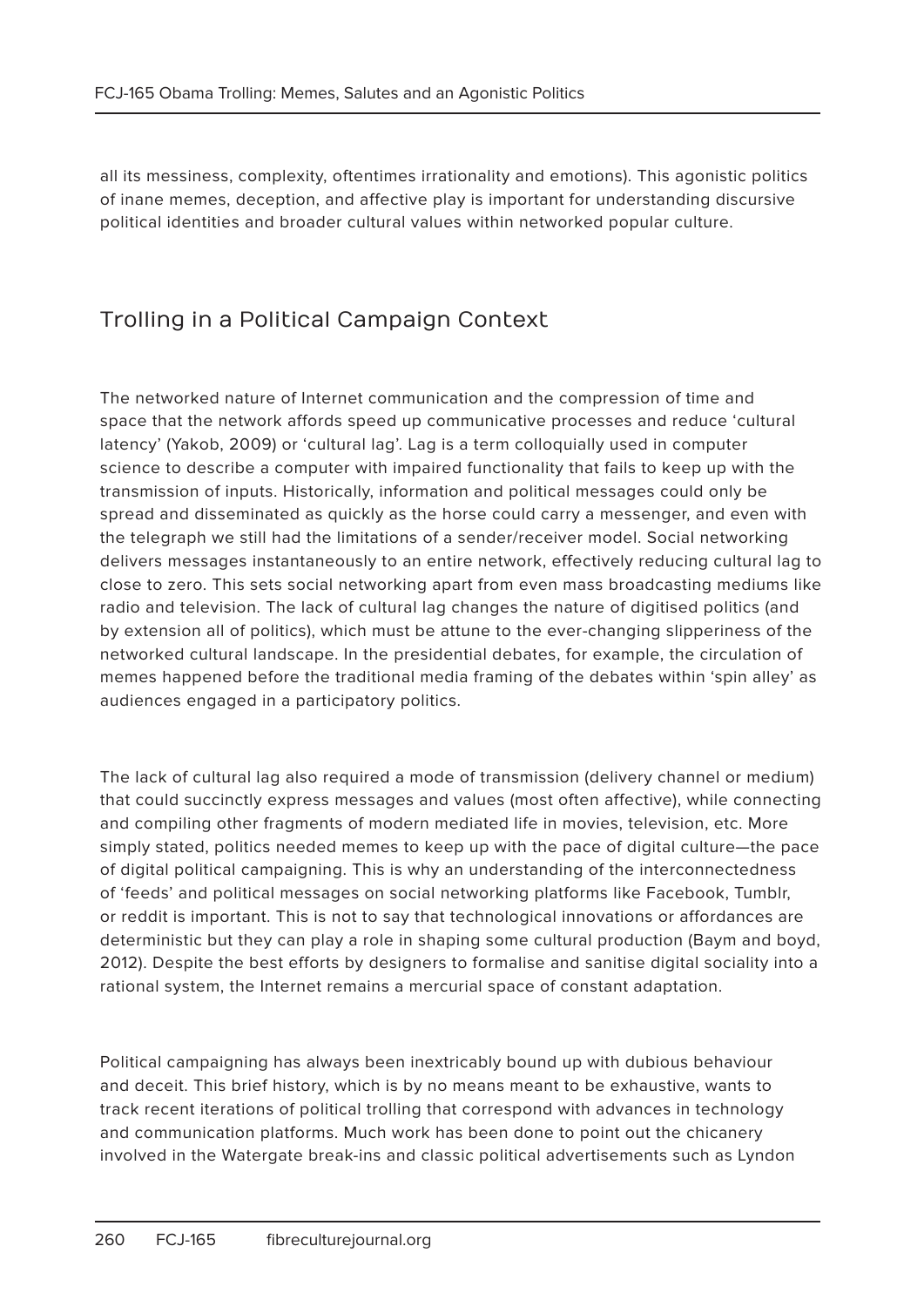Johnson's 'Daisy Girl' and John Kerry's 'swiftboating' by the Swift Boat Veterans for Truth. Political campaigns have always tried to use new mediated technologies to gain a competitive advantage over other parties and candidates. These new spaces of political communication are often susceptible to hoaxes and misinformation (McLeod, 2011). Cultural norms regarding digital technology and campaigns are still in flux and being negotiated. For the purposes of this paper we are mostly concerned with the more recent relationship between the Internet as a technological infrastructure and shifts in political communication.

If we begin with direct mailing in the late 1970's and throughout the 1980's (Godwin, 1988), we start to see the importance of distribution and modes of communication in politics. Political flyers and pamphleteering have always been an essential part of political campaigns but direct mailings using personal and professional information for demographic targeting took things to a new level (performed in conjunction with think tanks and policy briefs, see George, 1997). Political direct mailings mimicked businessmarketing tactics and strategies because they understood the influence of sending seemingly personalised, tailored messages to consumers. But these weren't consumers buying something, they were political consumers amidst political campaigns and mailings were often used to spread misinformation about candidates. There is a materiality to direct mailings that is important and different from televised political advertisements. It can actually be held, goes in the home, and can be passed around amongst neighbours and proximal social networks. The mailing leaves a physical marker, a remnant of the message or narrative that is trying to be expressed. Email is a medium that combines direct mail messaging with digitality.

One of the more classic examples of a coordinated campaign that used a combination of direct mail, flyers, push polls and email to trash a candidate was the Lee Atwateresque dismantling of John McCain in the South Carolina Republican Presidential primary of 2000. Nancy Snow, now a political scientist at Cal State Fullerton, who volunteered for the McCain campaign in her hometown of Greenville, South Carolina, is quoted as saying, 'We were starting to get wind that this was going to be a very different campaign. There was this sense that everything was turning negative. People were walking into the office with copies of this particular e-mail and asking us about it…it was so revolting' (Gooding, 2004: 2). The email composed by Richard Hand, professor of the Bible at fundamentalist Christian Bob Jones University, and orchestrated by Karl Rove alleged that 'McCain chose to sire children without marriage'. This racist smear campaign was conducted through flyers left on cars, extensive push-polling, and email, that claimed Cindy McCain was a drug addict.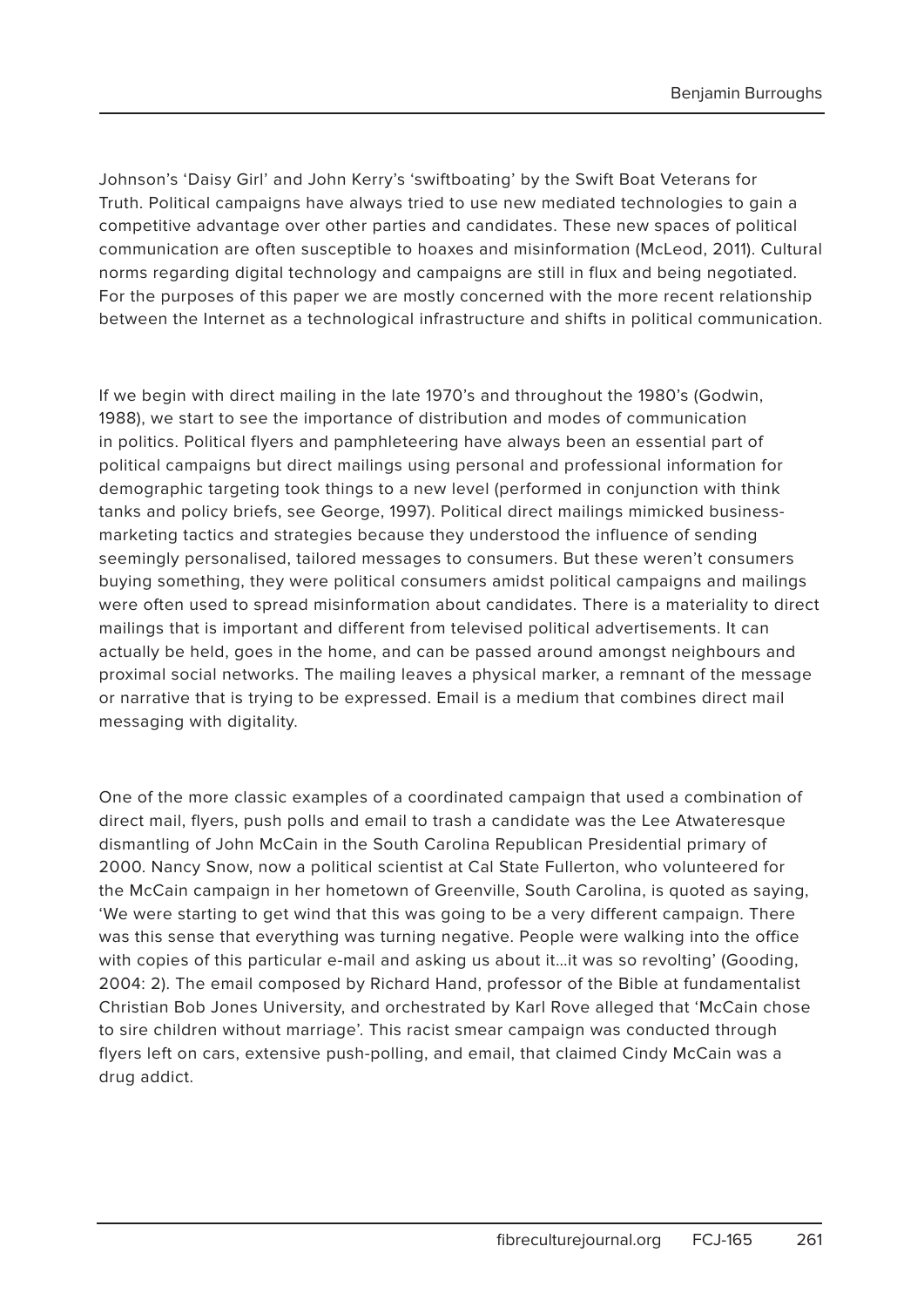Despite the importance of email in modern campaigning, very little research has been conducted on the content and form of political emails (Duffy, Page and Young, 2012; Gewirtz, 2007). Certainly researchers have not taken seriously 'fake' emails that spread during and after political campaigns. Emails are obviously different from direct mail because they can more easily and quickly be forwarded. Digitality augments the circulation of messages. With every technological advancement and new distribution channel comes a concomitant innovation in political communication. Emails begin to be forwarded to entire social networks and then effortlessly re-forwarded in methods that continue the message's circulation. This practice might resemble or be linked historically to chain-mail. Chain-mail, however, took much more work and effort to re-send whereas an email only needs the click of a button. Political emails have also become more vehicles for storytelling and the formation of narratives than of propagating facts and statistics. Consider this condensed (and debunked) variation of the 'death panels' emails that first spread during the debates on 'Obamacare':

I had one of the most troubling, most disturbing conversations ever with Julie's sister-in-law, Dr. Suzanne Allen, head of emergency services at the Johnson City Medical Center in Tennessee.

We were discussing the 'future' and I asked her had she seen any affects of Obama Care in her work?

Oh, yes. We are seeing cutbacks throughout the services we provide. For example, we are now having to deal with patients who would normally receive dialysis can no longer be accepted. In the past, there was always automatic approval under Medicare for anyone who needed dialysis — not anymore.' So, what will be their outcome? 'They will die soon without dialysis, she stated' (Blackburn, 2012).

Notice how the email replicates an interpersonal conversation while still relying on the expertise of the fictitious doctor. While the employment of the doctor grounds the story and its plausibility, the doctor's purpose is not to rationally inform the public but to warn the public of the emotional threat of death. Many of these emails will falsely attribute a source, such as the Associated Press, to garner enough journalistic authority to be plausible (Burroughs and Burroughs, 2012). This mimicry of journalistic conventions flouts Grice's Maxims (Secor and Walsh, 2004) and provides just enough legitimacy for the deception to be swallowed and then forwarded along. Forwarded emails have continued to be such a force that even Republican candidates and elected officials have been caught considering them to be factual (Reeve, 2012).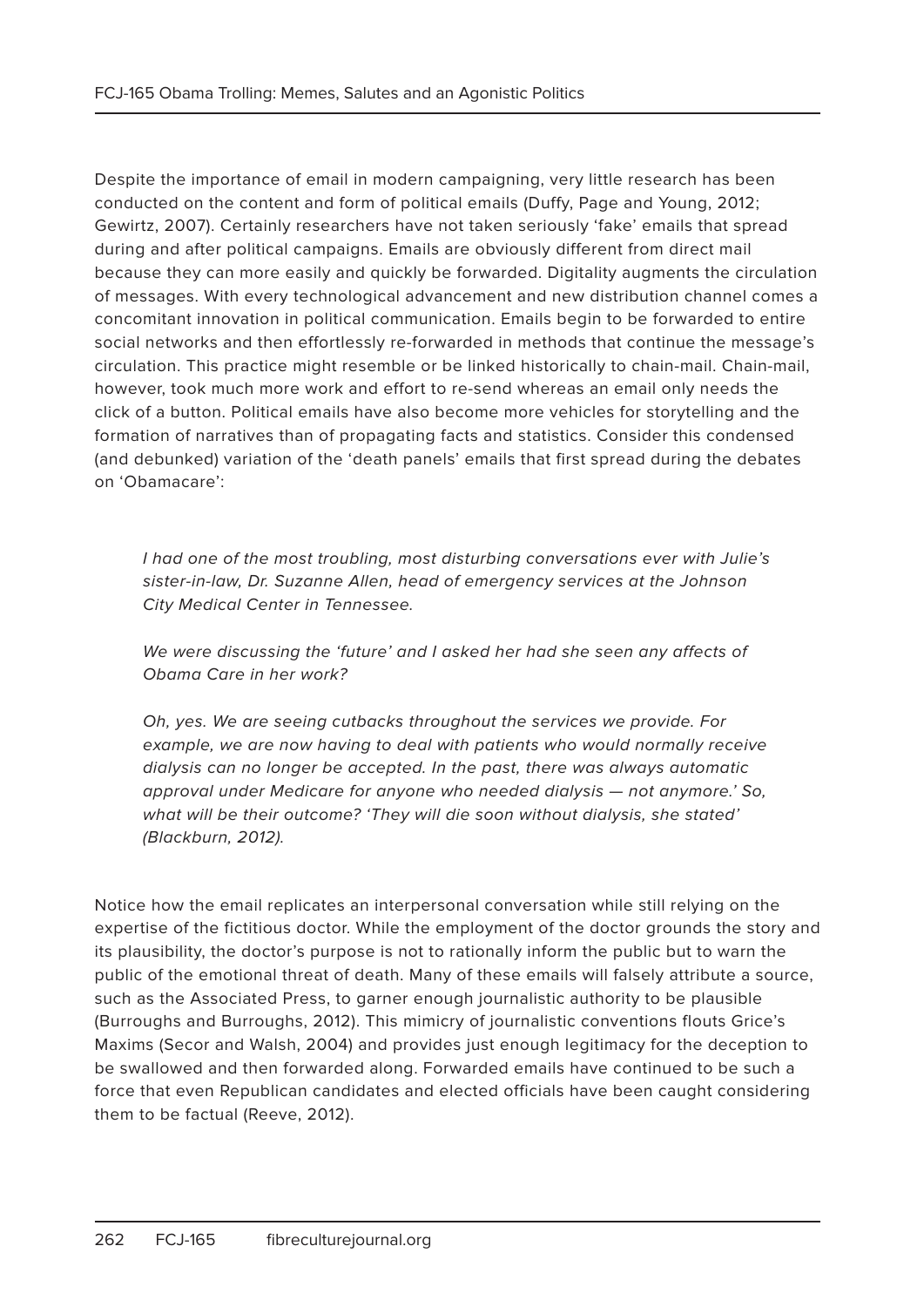As stated above, these emails are most often forwarded within conservative social networks but this is not exactly the case. When a person forwards an email to a mailing list they are blindly sending the message without any built-in feedback loop. Someone might on a very rare occasion respond with a personal email back to the sender but there is no inherent reciprocal relationship embedded within email. I have personally gone for many years (and probably will go for many more) receiving forwards from an aunt who just assumes that I subscribe to the same political ideology that she does. I won't take the time or risk the social capital to tell her to cease and desist with the emails. In an age of social networking, these feedback loops are now more visible.

Another point to emphasise is the role of blogs in forming metonymic chains that influence political campaigns (Burroughs, 2007). In the 2006 Democratic Senate primary for the state of Connecticut, Ned Lamont beat an incumbent sitting Senator Joe Lieberman. This was partly the result of constructing a transgressive narrative surrounding the now infamous 'kiss' between Lieberman and then-President Bush. That image of 'the kiss', working metonymically and forming a metonymic chain, articulated everything that progressives saw wrong in Lieberman. In the Virginia Senate race of the same year, progressives for years had tried to make the label of racist stick to Senator George Allen to no avail. However, the capture and subsequent posting to YouTube of Senator Allen calling a campaign worker for the Jim Webb campaign 'macaca' brought that narrative together. These examples indicate the political power of the Internet to boil down grand narrative into discernible mimetic bites.

Trolling can be traced back to the beginnings of the Internet on Usenet boards (long before 4Chan and /b/ boards), but memes have a political history that Henry Jenkins (2008) begins to identify during the 2004 campaign. Jenkins explains:

Average citizens were exploiting their expanded capacity to manipulate and circulate images to create the grassroots equivalent of editorial cartoons. These images often got passed along via e-mail or posted on blogs as a way of enlivening political debates. Like classic editorial cartoons, they paint in broad strokes, trying to forge powerful images or complex sets of associations that encapsulate more complex ideas. In many cases, they aim lower than what we would expect from an established publication and so they are a much blunter measure of how popular consciousness is working through shifts in the political landscape.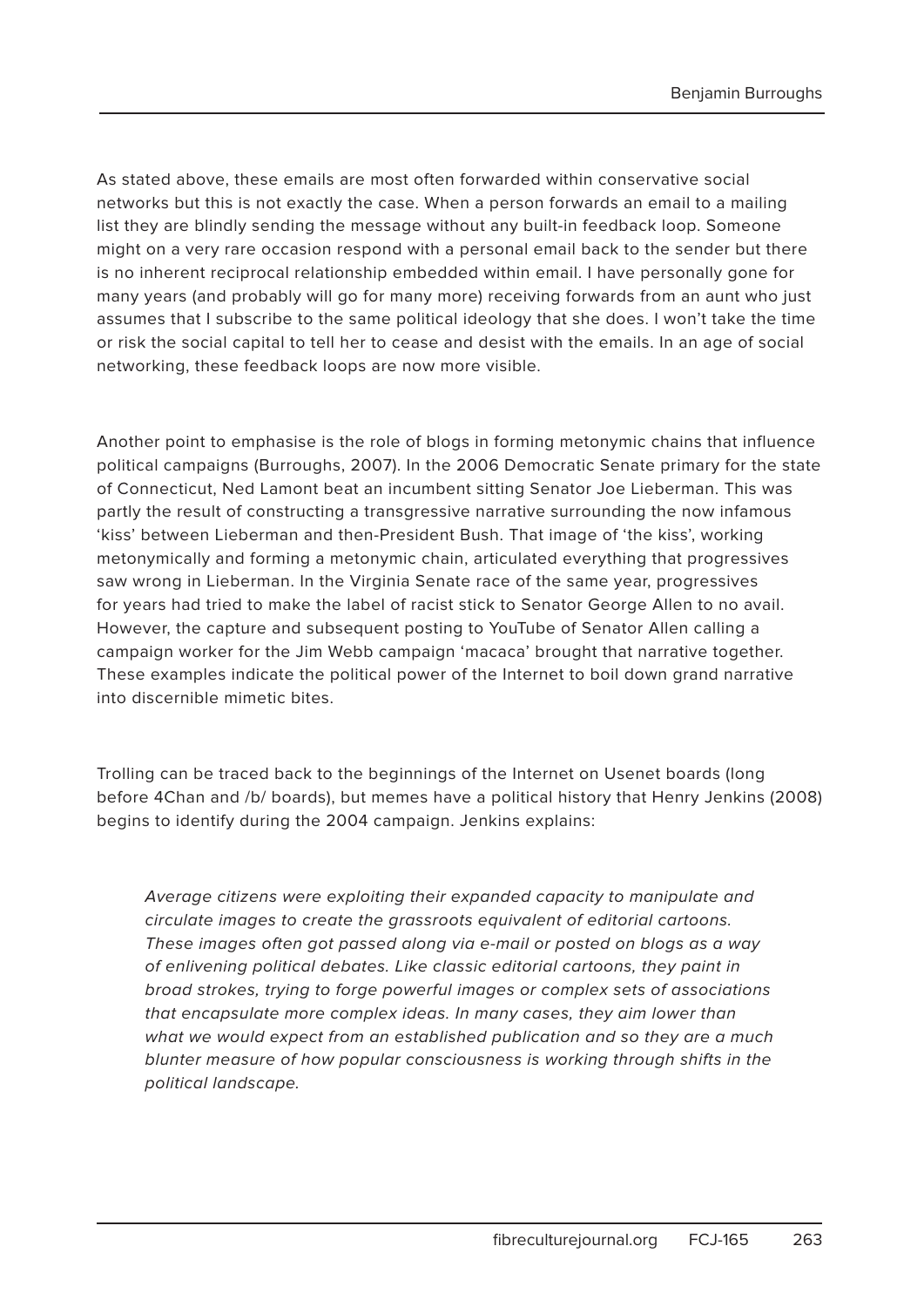This interrogation of popular consciousness as a means of surveying the political landscape has only intensified since the 2004 election with the rise of social networking and more tools at the disposal of citizens in a participatory culture. Henry Jenkins' (2006) book Convergence Culture outlines these shifts in technology and popular engagement as a part of 'photoshop for democracy'. The 2008 Obama/Joker face image shows the potency and intensification of these mimetic images in political communication. While the origins of the image with the tagline of 'Socialism' are somewhat disputed (Jenkins, 2013; Mizsei-Ward, 2012), perhaps originating on 4Chan, what is important for our study is the emergence of memes in political culture.

Campaigns became increasingly cognizant of the ability memes have to influence political discourse as a broader swathe of the public engaged with this inter-animation of politics and memes through Obama/Joker. Kellner (2009) describes the 2008 election as the fusing of politics with spectacle and entertainment. While Kellner acknowledges the role of YouTube videos like 'Obama Girl' and 'Yes We Can', he still rightfully gives primacy to the role of traditional media in the campaign. What has changed is the increased visibility and presence of social networks in 2012 as opposed to 2008 and the 'personalization of politics' and political identities through social media (Bennett, 2012) and the circulation of memes. Memes can also serve to heighten spectacle, as 2012 became a socially networked battleground for competing political discourses. Not only has the knowledge of memes expanded but public participation in this form of pleasurable 'everyday creativity' has proliferated as well. Hillary Clinton was even the subject of a widely popular and shortlived Tumblr 'Texts from Hillary' in 2012, which culminated in Hillary herself participating with a submission (the co-creators Stacy Lambe and Adam Smith graciously concluded that nothing could top a meme sent from 'Secretary Hillz').

David Gauntlett (2011) doesn't specifically cite memes in his book Making is Connecting but they would fit under his theme of 'making is connecting', since memes, especially those meant for trolling, are a creative craft.

'Everyday creativity refers to a process which brings together at least one active human mind, and the material or digital world, in the activity of making something which is novel in that context, and is a process which evokes a feeling of joy' (Gauntlett, 2011: 76).

The tools for generating memes are ubiquitous and the technology for embedding and sharing memes has been stripped of any need for specialised knowledge of Internet code. As more people can act creatively, more people use memes as a medium for connecting. Many websites even offer templates for creating and sharing your own personalised meme.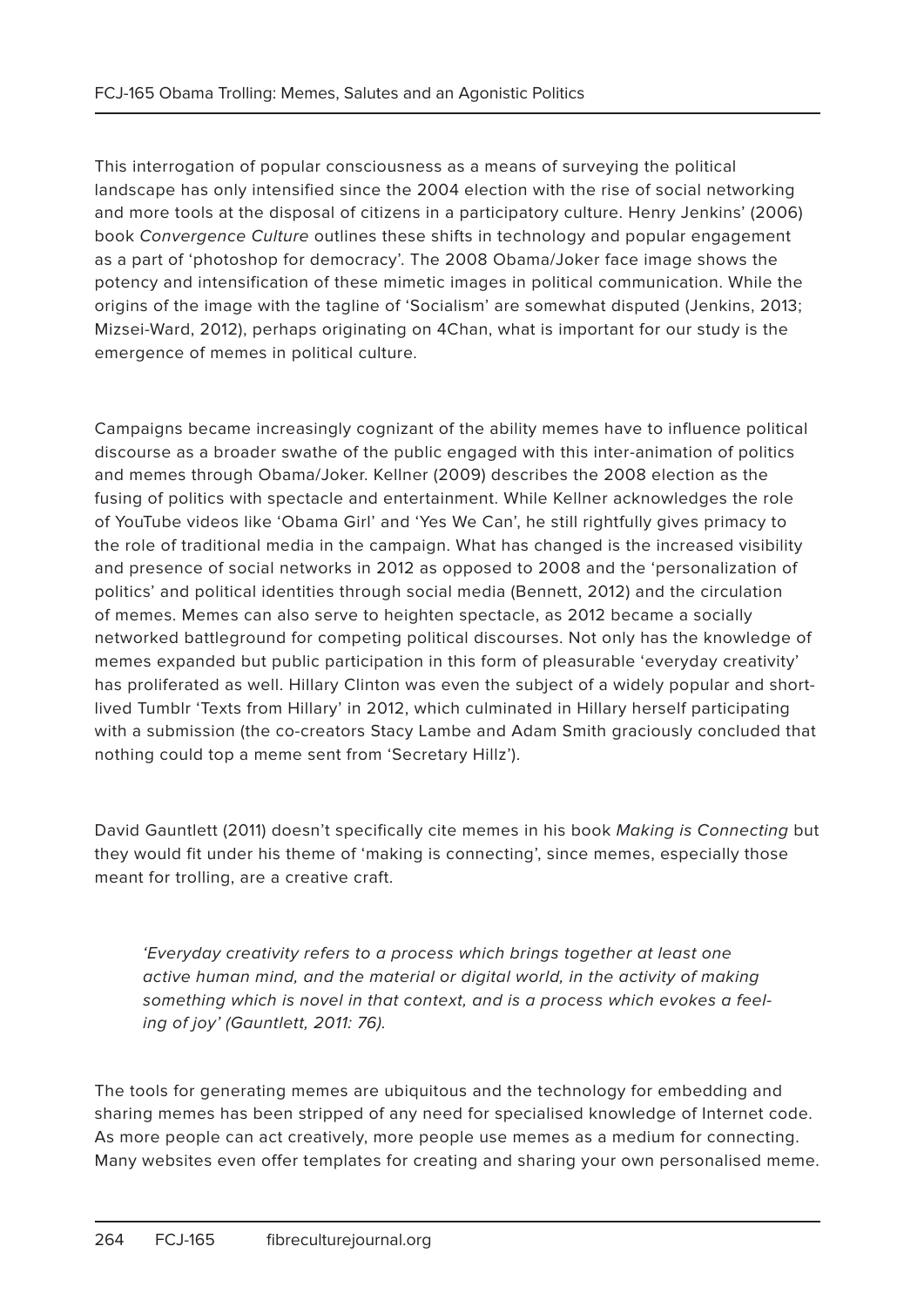The Obama/Joker image, however, signals the beginning of a wider 'language of memes' and 'visual vernacular' (Stryker, 2011) within the realm of politics.

### Method

Doing Internet-based research on slippery cultural phenomenon such as memes can, at times, feel like aiming at a moving target (Coleman, 2010). Using the 2012 campaign as the parameters for the field of study has helped to narrow and focus the study. The timeframe for the study covered the years 2010–2012 and in-depth participant observation was performed from December 2011 to December 2012. Roughly 600 hours of participant observation was conducted following and participating in discussions on memes surrounding the Presidential campaigns across a variety of platforms. Without participating in digital spaces an ethnographer cannot gain the perspective requisite to become thoroughly embedded within the living fieldwork. Mediated technology requires that the researcher be a participant in online spaces. In order to tease out the nuances indispensable for a Geertzian (1973) 'thick description' the researcher can no longer passively consume at a distance.

Participant observation for the purposes of this study is divided into two differing levels of engagement—active participation and lurking. This was done in order to grasp a wider range of audience and public participation where clicks, likes, and sharing count as collapsing modes of consumption and production. Lurking in online spaces must be a part of how we view engagement. The application of mediated ethnography aims at deepening our knowledge of how media is used in everyday practice (Gillespie, 1995). In addition to participant observation, a thematic or genre analysis (Wall, 2005) was performed on thousands of collected Facebook postings. Theoretical sampling was employed (Altheide, 1996) and exemplary threads related specifically to the photoshopped and decontextualised Obama memes were drawn from for interpretive and ethnographic analysis.

This participant observation was based on public behaviour and specific individuals were not identified; accordingly, specific permissions were not obtained. Key informants, however, were told the purposes of ethnographic interviews and informally gave their permission. All names have been altered.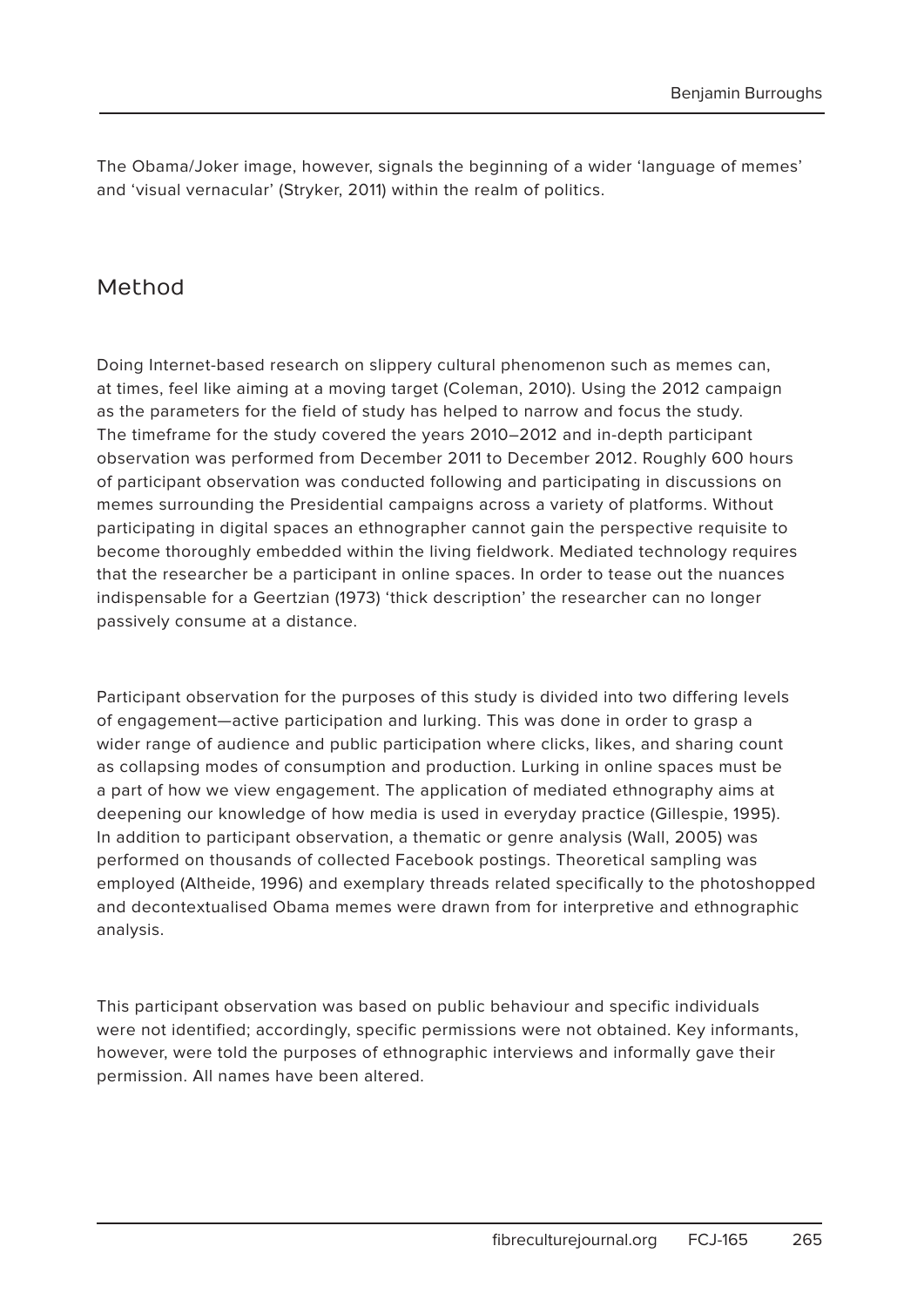# The Articulation of Circulation

Stuart Hall (1973), in his account of how mediated messages from television are encoded and decoded, offers a four-stage theory of communication that includes distinct moments of production, circulation, distribution/consumption and reproduction. Each stage in this model, which complicates linear sender/message/receiver models in mass communication theory, is a distinct, 'relatively autonomous' process sustained as a ''complex structure of dominance', sustained through the articulation of connected practices' or linkages. Each stage in the process is influential in reception and transferring of meaning, which complicates communication and is not reducible to the crude arithmetic of the senderreceiver model. Circulation, however, as a distinct separate moment within Hall's stages of communication, might not receive as much attention as processes of production, distribution or consumption. When applied to our current moment of social networking sites and Internet culture, circulation becomes a seminal moment in encoding/decoding messages and content in digital spaces. The process of circulation within social networks operates primarily at the connotative level as we make value judgments and consume based upon polysemic readings of content within the flow of our respective social networks (Burroughs, 2009).

Social networking sites are the means through which we inhabit and enter the Internet as we increasingly experience the flow of the Internet and popular culture through social networking. Just as Hoggart (1971) identifies the home as a site for understanding how people become enmeshed with particular types of sociality (predominantly different classes for Hoggart), we might locate social networking as projecting differing 'fields of value' and socialising in the same manner as the home. Social networks are sites of deep cultural struggle and meaning making for users. Messages are perceptible to the entirety of a social network, which increases the visibility and vulnerability of users. The spreading of content is always a potentially political action and is not some smooth network logic where information freely flows where it 'should'.

A theory of articulation is applied to users articulating themselves through social networks but also to the technological affordances of platforms themselves. While memes are commonly defined as 'a popular term for describing the rapid uptake and spread of a particular idea presented as a written text, image, language 'move,' or some other unit of cultural 'stuff'' (Knobel and Lankshear, 2007: 202), there needs to be a recognition that memes operate in conjunction with social networks and the infrastructure of the Internet. These affordances are discursive technologies of struggle as they become intertwined with the 'lived experience' of politics. These technologies are an integral part of how we experience popular and mediated culture. Circulation is identified as an important moment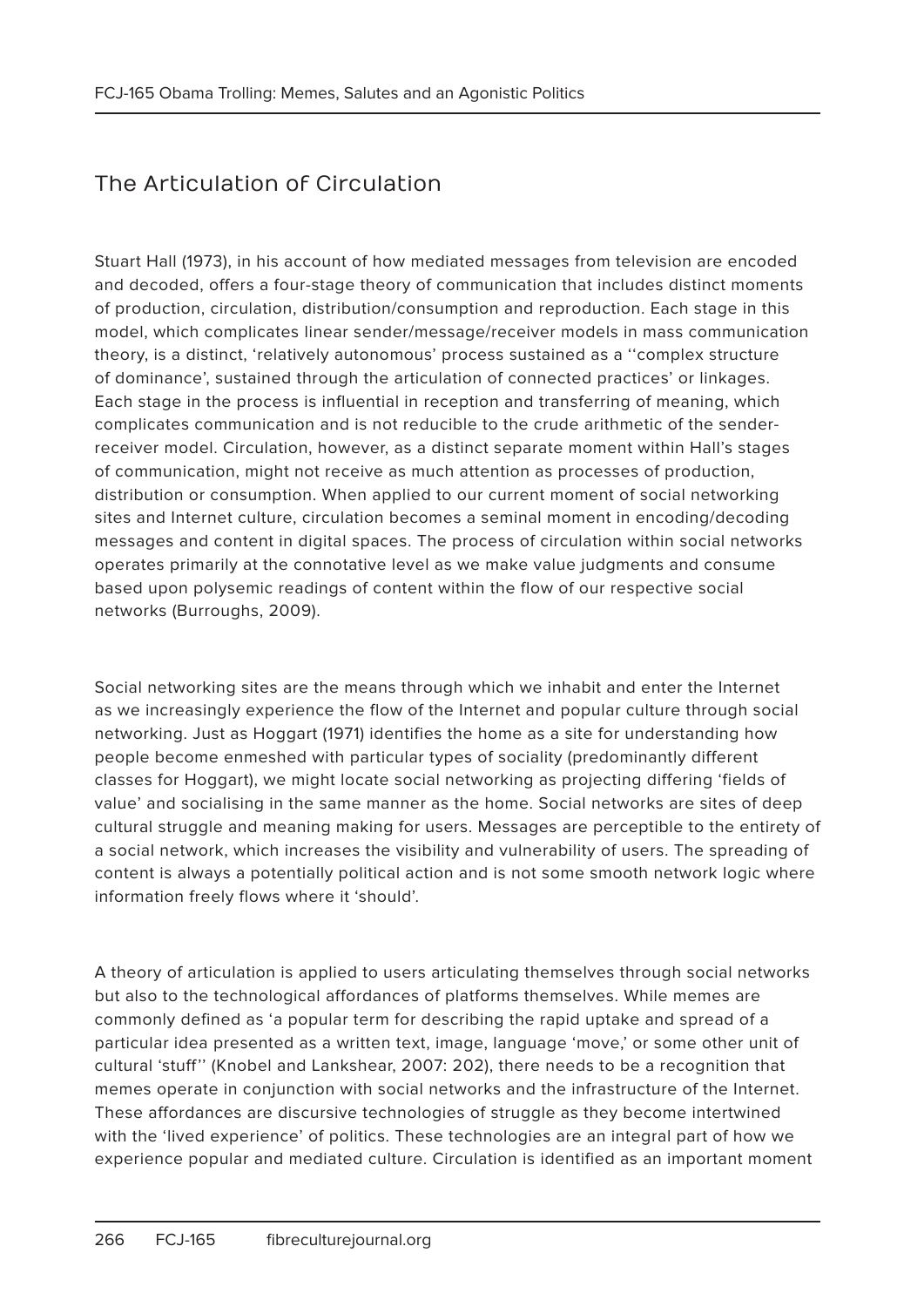for digital encoding/decoding, the spreading of content, and as a site of articulation. Three different Obama memes are offered that represent distinct ways that Obama trolling operated during the 2012 campaign. First an analytic distinction needs to be made between trolls and trolling. The behaviour of self-identifying trolls differs from trolling as a larger cultural practice. When someone is sharing an Obama meme they are not necessarily performing the action for 'lulz', however, facilitating the circulation of an Obama meme is participating in this general cultural practice of Obama trolling. As Jean Burgess (2008) explains in relation to the (in)famous memes 'Chocolate Rain' and 'Guitar':

These ideas are propagated by being taken up and used in new works, in new ways, and therefore are transformed on each iteration—a 'copy the instructions', rather than 'copy the product' model of replication and variation; and this process takes place within and with reference to particular social networks or subcultures (8).

This 'copy the instructions' as opposed to the 'copy the product' model of replication leaves the insider knowledge of trolls open-ended and susceptible to becoming mainstream. There is a cultural lexicon, which subcultures of trolls share—a state of constantly being 'in the know'. For trolls, 'memes only make sense in relation to other memes. Users are expected to keep track of these shifting subcultural strands, making recognition and replication of specific memes and meme-families tantamount to keeping up with the Jones' (or more appropriately to 4chan, with the Doe's)' (Phillips, 2012). However, the tools for the dissemination and re-appropriation of memes have become ubiquitous. Anyone can make a meme and embedding links no longer requires specialised knowledge of computer code (Shifman, 2013). No one group of trolls controls the circulation of memes, but as we consciously share and spread memes we are all a part of trolling. Trolls may not be political but trolling can be.

A theory of articulation and social networking also challenges the prevalent 'viral' metaphor that permeates our contemporary discussions on circulation in digital media environments. Marketers and Internet advertisers often tout having the latest formula or method for insuring the latest viral media hit but the labelling of something as 'viral' is discursive and creates a false unity. If digital articulations are comprised of non-necessary correspondences that can produce new meanings with every enactment then there isn't a necessary, predictive formula. This corresponds with Jenkins' (2013) most recent theory he calls 'spreadability'. For Jenkins, people find value in a particular piece of content and then choose to spread that within a social network and not as a result of some innate, latent characteristic of content that infiltrates the inner-state of the psychologised self.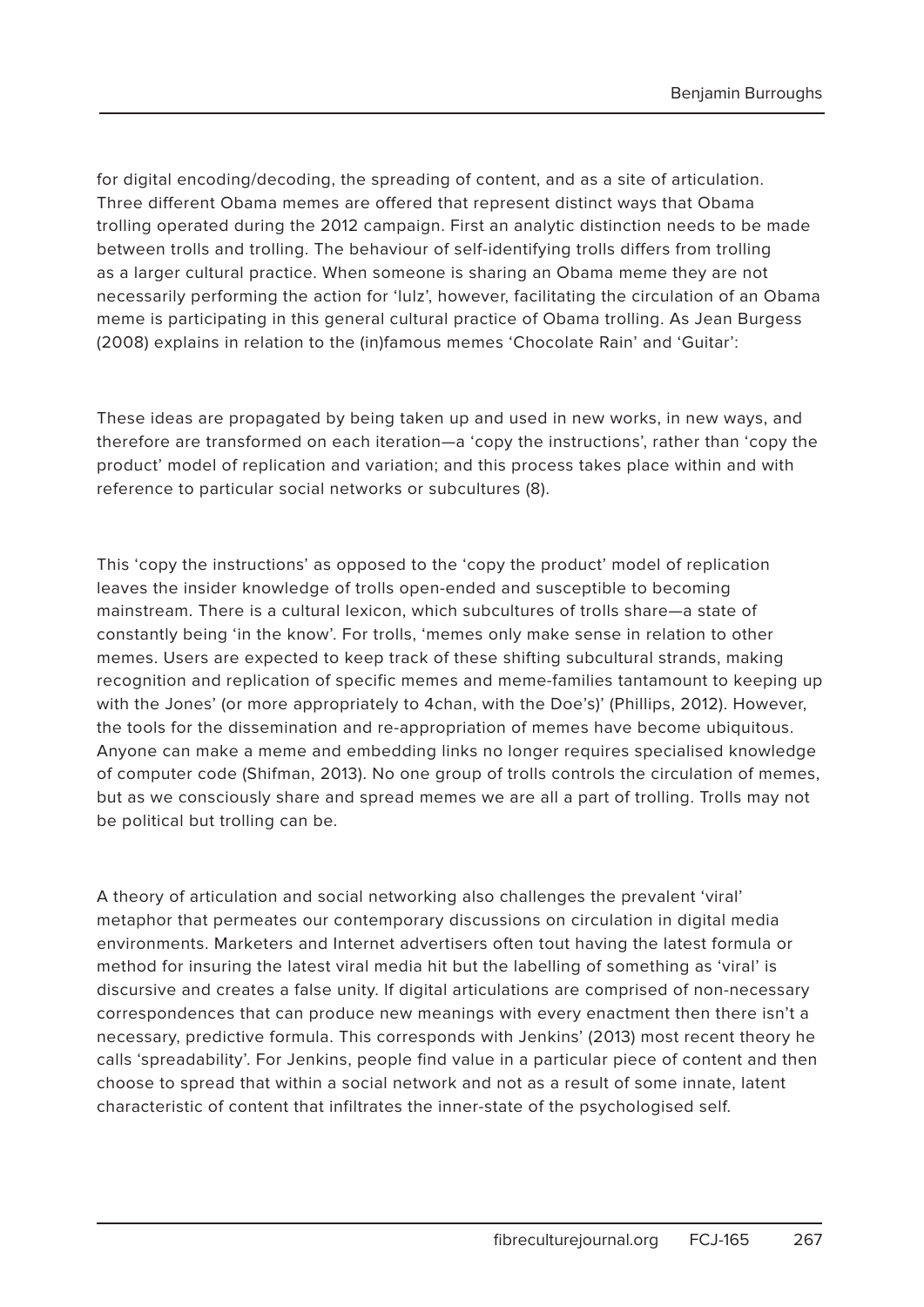Spreadability relies on open-ended participation as diversely motivated but deeply engaged audiences retrofit content to the contours of different niche communities. While the structure of the technology and the affordances of the platforms play a significant role in how content spreads, there is not a determinant panacea that automatically results in something going 'viral'. While Jenkins is invested in constructing the active audience members' agency, we can also think of the technological affordances themselves as integral to a theory of articulation and social media (Brock, 2012). We can keep the label 'meme' while understanding its constitution as inherently socio-technical.

## The Non Left-handed Obama Crotch Salute

'One picture speaks a thousand words on the hatred Obama has for the American Republic.' (Rambo, 2012)

'First, no salute. Then, the groin salute. Now, the left-handed insult and with the first lady too?! Founding fathers are face-palming themselves in their graves.' (NoMamsir, 2012)

Obama trolling has its own history that parallels the aforementioned (abbreviated) history of the intersection between political communication and the Internet. It is important to note that this is just a tiny sampling of the explosion of political memes during 2012. It should also be noted that conservative-oriented memes differ slightly from more popular (or 'progressive') mimetic texts in their circulation. You won't see these memes being represented on national meme repositories like Tumblr and Reddit (it will be interesting to see if this trend continues or if memes ultimately prove politically neutral) as routinely as their counterpoints but they do travel within complex social networks. Republicans have been slower adopters of new mediated technologies such as blogs (Burroughs, 2007), which can be attributed to being the party in power during the rise of the blogosphere as an oppositional force but conservatives are at the forefront of mimetic politics. The recent gun control controversy has produced another significant amount of meme generation (as has the 'Pray for Boston' tragedy memes), suggesting that this practice is not isolated solely to the Presidential campaign.

David Frum (2012) draws attention to the depth of conservative media and social networks. He refers to a quip that anchor/personality Greg Gutfeld makes on Fox News about President Obama being out of the closet and 'officially gay for class warfare'. This odd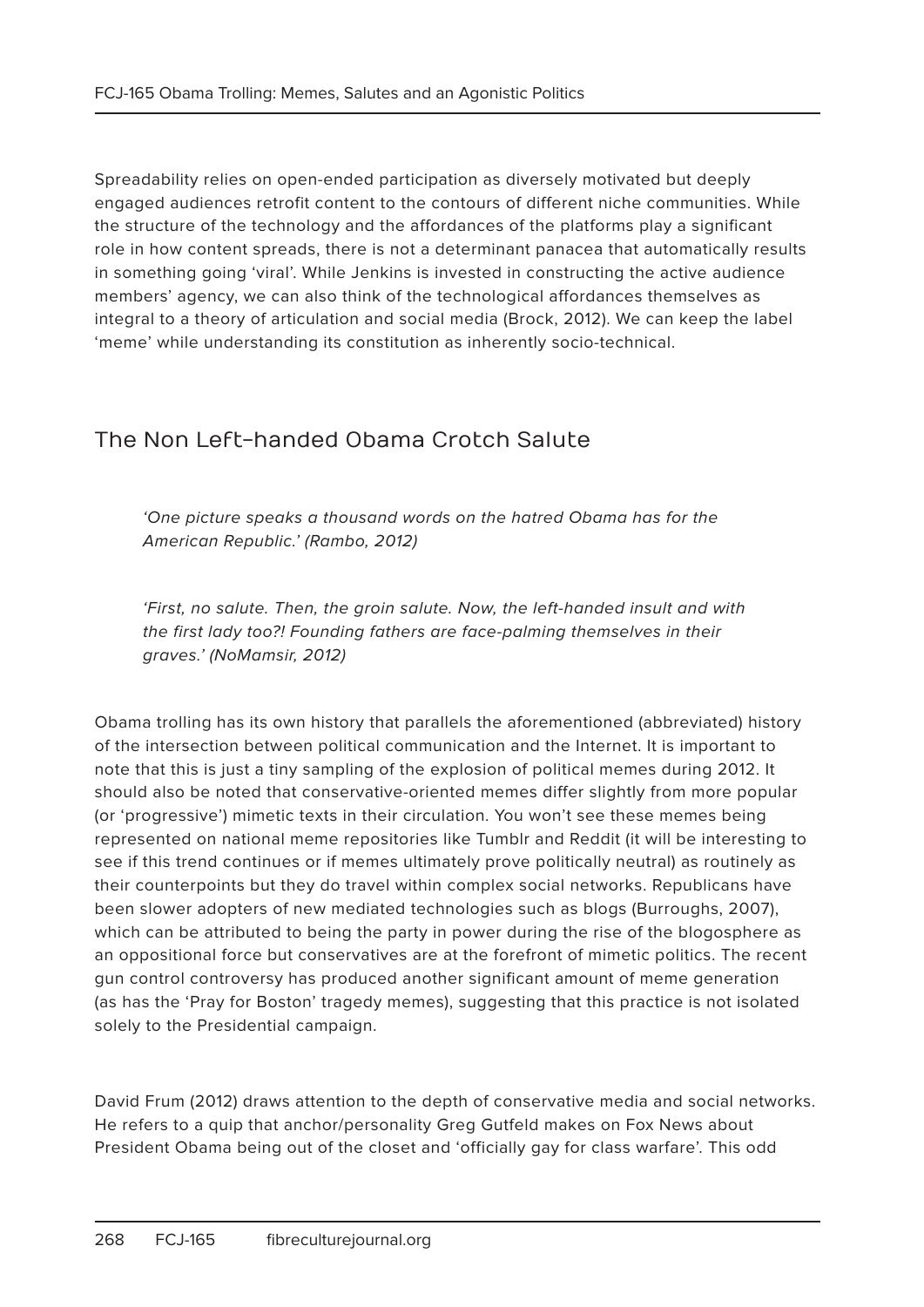comment only makes sense when we contextualize his on-air joke with the layers of intertextual conservative linkages.

It's very important to understand that for Fox viewers, Fox is only the most visible part of a vast alternative reality. Fox's coverage of the news cannot be properly understood in isolation, but only in conjunction with the rest of that system—and especially the chain emails that do so much to shape the worldview of Fox viewers.

Fox News as well as conservative talk radio and prominent conservative bloggers are connected all the way down to informal, anonymized emails. Memes are the latest iteration of this deep, affective political play as emails become repurposed as memes. In this Gutfeld example what we don't see is an email that compares President Obama to Elton John and implies that Obama may be having an extramarital relationship with either Kal Penn or Reggie Love.

It's quite clear that in the years ahead Barack Obama will replace Elton John as the reigning, party queen, gay icon. After he leaves the White House and exiles himself in Hawaii come 2013, supposedly to focus on building his presidential library in Honolulu (but, I think, in no small part to scope out the hotties in their board shorts), I bet Barack Obama will nurse his wounds and discover his inner fabulous…Draped in colorful muumuus, with a retinue of hunky shirtless Secret Service studs around him, Barack Obama will find himself in a new kind of paradise no doubt.

While we may want to write off these emails and their penetration into social networks by memes as fictitious, destructive, and misleading, there remains an emotional basis for these messages that is not easily mitigated with more logic-based appeals. There is a deep emotional fear of changing norms and gay culture being articulated.

Ben Adler (2012) points out that a debunked email about Obama's passport and college transcripts received 151,000 results from a Google search. Similar to the meme-based lexicon of trolls, conservatives have their own cultural lexicon that is often hidden and comes from earned insider knowledge when one is privy to these circulating texts, which Adler lambasts as 'crazy conspiracy theory'. There is a process of 'surfacing' whereby this knowledge and cultural lexicon become mainstreamed through memes, it enters one's own social network. While there certainly is a 'shadow conversation' taking place outside the purview of the general public, memes provide an opportunity for creating a new space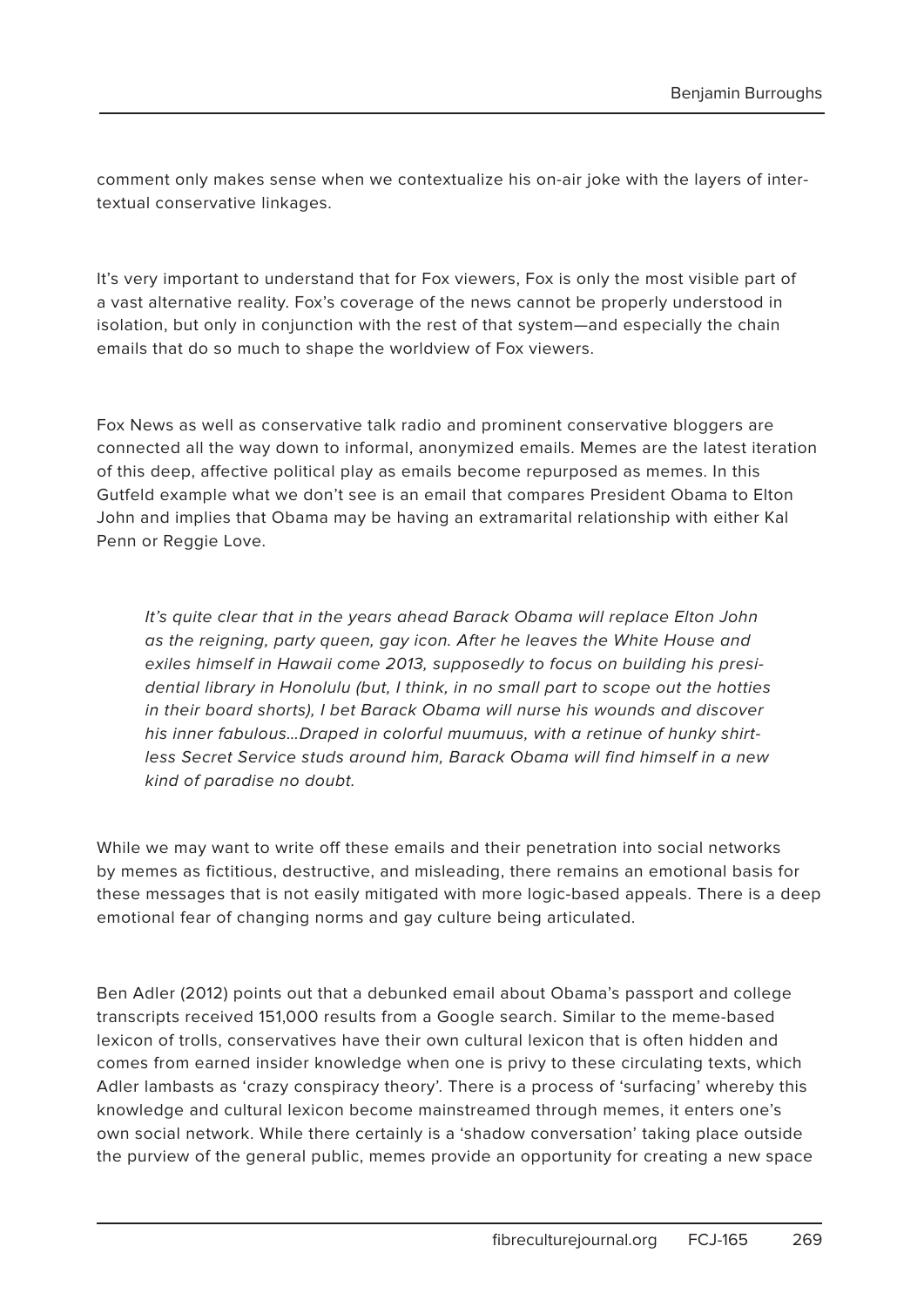with the potentiality of voice and visibility within a public. As was the case with Obama salutes, this socially networked mimetic space is not necessarily transformative and often contributes to reinforcing pre-existing worldviews and value systems. As I mentioned earlier, this can be titled 'false consensus bias' where the reader or receiver assume that everyone in their social network thinks and values the same things they do. But throughout my observations I was consistently surprised to see this bias rub against alternative viewpoints in social networks. This rubbing was often met with great surprise by the poster of the meme.

The Obama salutes don't begin as memes shared amongst social networks but originate as emails. In as early as 2009 an email circulated that questioned why the President of the United States wasn't saluting on Veterans Day during a ceremony in Arlington National Cemetery (one variation placed the picture at Ft. Hood). This became known as the Veterans Day non-salute and while the photo was not photoshopped it was de-contextualized. Thanks to C-SPAN video coverage of the event it is clear that the picture was taken during the playing of 'Hail to the Chief' where it would be inappropriate for the President to salute himself. It was also a Memorial Day observance from May 2009 and not November 2009 like the email claims (the colour of the ties gives it away). The email would re-circulate again in 2010 but this time with the subject line 'The Crotch Salute Returns', owing to the placement of the President's hands folded over in the front of his body. All of this information is easily accessible on multiple non-partisan websites dedicated to debunking falsehoods on the Internet. Some of these websites include the Annenberg Public Policy Center's FactCheck.org, urbanlegends and Snopes.com. Despite this information being a click away these salutes continue to be circulated and debated.

When confronted with whether or not these pictures are factually accurate there are a myriad of responses that most predominantly include ignoring the poster or cutting straight to the emotion the picture holds (there is also the counter with emotional statistics like '80% of the military hate Obama', Susan Lee 2012). Whether the memes are factually accurate or not is deemed less important than if they are emotionally true. 'You are all absolutely correct. Forget all the photos, real or not. Let's look at our economy, wasted money, quadrupled gas prices, lack of security for our country, and the list goes on and on. If Obama was a Republican I would STILL not be voting for him. He truly scares me' (NatalieLockwood, 2012). Clearly the basic emotion of fear is being exhibited with no care about the veracity of the memes. The Veterans Day non-salute is the first in a mimetic chain that interlocks the individual memes. When the non-salute is repurposed as 'the crotch salute returns', this is an intertextual reference to an actual photo taken in 2007 of then Senator and candidate Obama not holding his hand to his heart during the playing of the 'Star Spangled Banner'. Obama's hands are again resting in front of him. The accompanying text with the photo erroneously claims that Obama 'refused' to put his hand over his heart during the pledge of allegiance.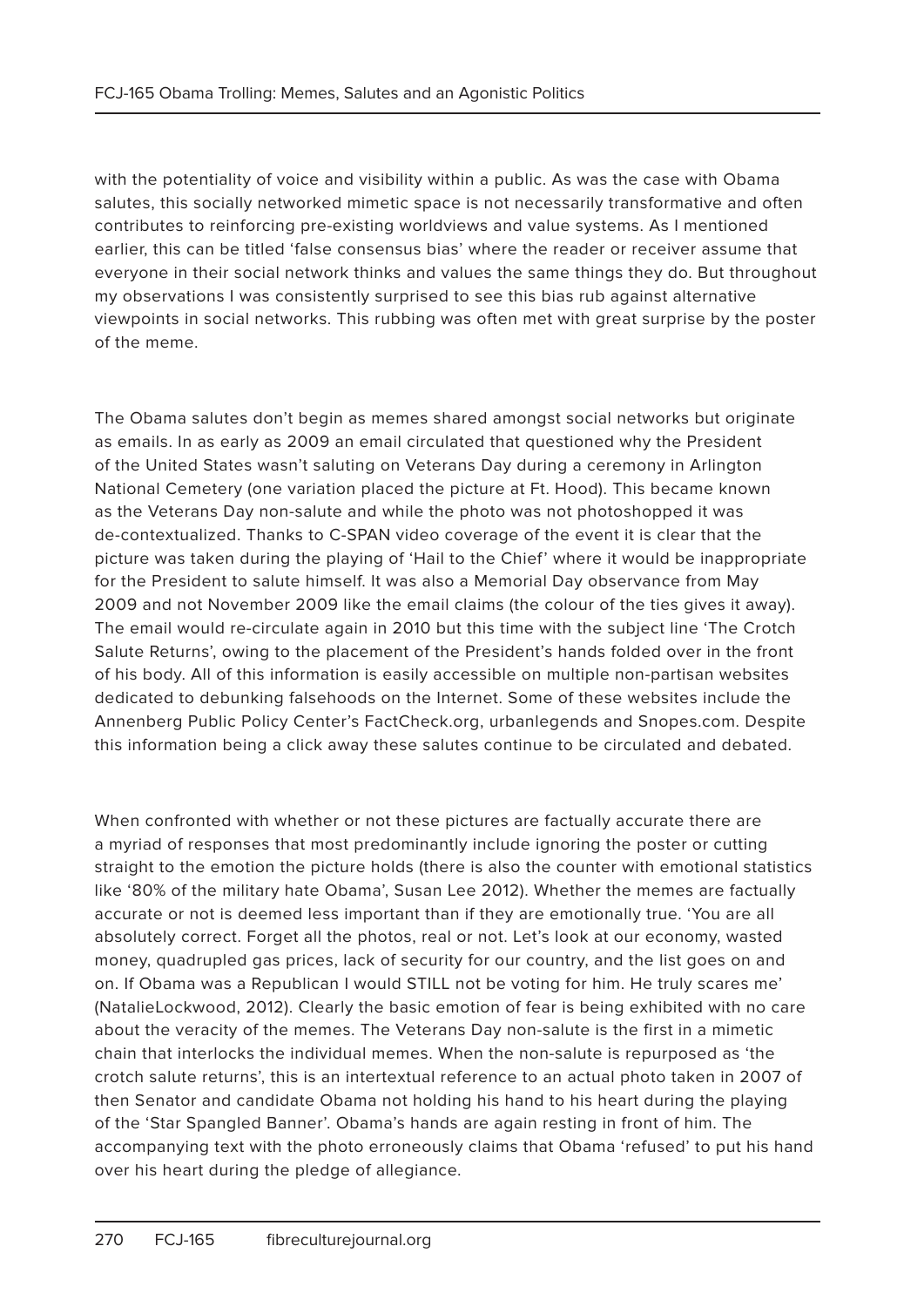This fuels a subset of memes devoted to whenever Obama salutes or bows to any foreign dignitary, especially to the Saudi King. In 2009, the Veterans Day non-salute was juxtaposed with a picture of Obama holding his hand over his heart during the playing of the Russian national anthem (thanks to the event being recorded we know that Obama was holding his hand over his heart during the playing of the U.S. national anthem and not the Russian). Comments surrounding these posts repeated claims of Obama being unpatriotic, not American, different, not one of us, and even alien. Certainly there is an emotional need to distance Obama from being a true American and 'one of us' through othering and dehumanisation, oftentimes with racialised overtones.

The 'Left-Handed Salute' is a late 2009 photoshopped picture of Obama side by side with the First Lady Michelle Obama both saluting with the left hand. Unfortunately the hoaxer forgot about a US Marine in the background whose decorations are on the wrong side of his uniform and which side the First Lady typically parts her hair. The original photograph was taken in 2009 at the White House in observance of the September 11th attacks. This same kind of hoax was perpetrated against then Senate majority leader Tom Daschle of South Dakota. A rational response that enforces deliberative democracy fails to recognise that this isn't about validity or true and false but how 'power is constitutive of social relations' (Wenman, 2003).

Internet 'feeds' on Twitter and Facebook instill a temporal, linear logic to the flow of information and sociality. Hall (1973) suggests that the negotiated code of communication 'contains a mixture of adaptive and oppositional elements: it acknowledges the legitimacy of the hegemonic definitions to make the grand significations, while, at a more restricted, situational level, it makes its own ground rules—it operates with exceptions to the rule.' I liken this to the feeds of Twitter and Facebook pages, particularly the Facebook wall. Facebook, through the addition of Timeline to the Facebook profile, institutes a temporal logic that structures communication patterns and sociality. Within these social networking logics, at the situational level, there is a creative public making their own ground rules and then flouting some of those rules through trolling.

The feed is a hybrid state between the interpersonal and mass. It is comprised of the interpersonal sharing of messages that is distinct and unique for the individual consumer but also is a new form of mass mediated communication as the feed is a manifestation of broader societal culture. The linearity of the feed keeps the flow of information moving and heightens the audience's need to keep up with the artificially sped up pace of the feed. This architecture favours a platform where emotions are expressed through images rather than a more deliberative space. Audiences still engage with the flow at different levels, some are more passive consumers of the aggregated content and mimetic communication,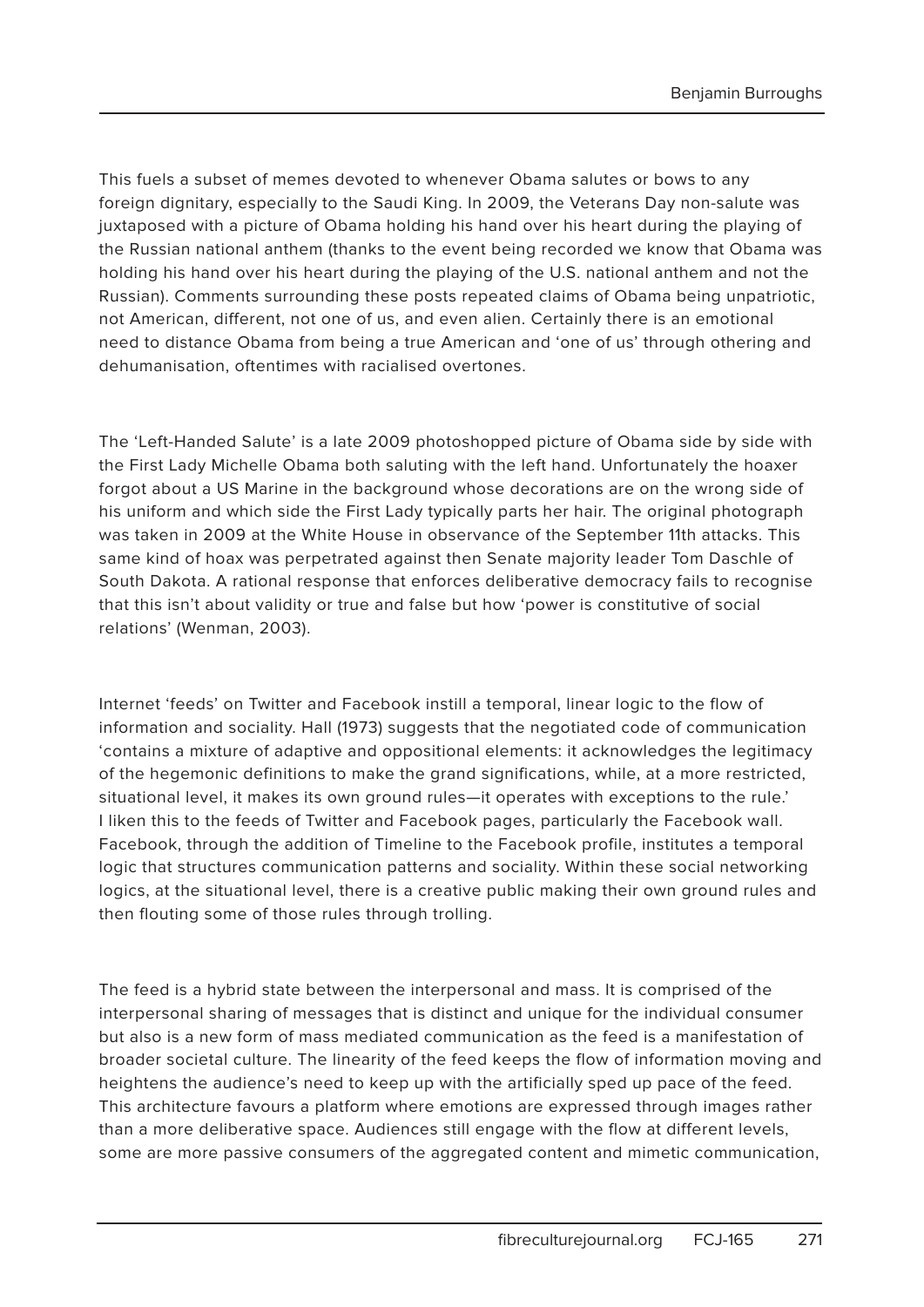while others in the prosumer mold (Bruns, 2008) are actively engaged in a participatory flow where they are contributors to social networks. The intertextuality of memes, much like television, constructs an 'ironic knowingness' (Caughie, 1990) where the audience is positioned as a dominant spectator capable of mastering popular intertextuality. Social networking sites no longer constitute simply third spaces but rather Facebook and memes, as an agonistic public, are the method through which we enter the Internet and inhabit our politics. Memes and social media can be thought of as political second screens.

#### Discussion

Circulation and consumption within social media are collapsing, interconnected processes. When someone decides to continue the circulation of an image, idea, or Obama meme, by liking or sharing on Facebook they are engaged in an action of articulation that can be highly political. When sharing these salutes users would regularly add their own message to the content that re-purposes and rearticulates the content within the communicative circuit. Often these emotions can only become public because of their mimetic form and sterilised partial anonymity. You can post or share a meme while still maintaining some distance to the idea being expressed, something you couldn't do if you were to post the message as your own voice.

'Sorry if this offends anyone or starts a political riot on here.. but man this crap just turns my stomach. Get off the effing phone and salute the men who protect our country. Why a disrespectful butt!!' (Brazir Cobb, 2012)

Memes allow political messaging to take the form of just doing it for the 'lulz'. This is why we can label this practice 'Obama Trolling' because despite an underlying political value being articulated the sharing of a meme affords the user proper distance from the actual content of the message. We can associate ourselves with the meme while maintaining plausible deniability. We can be trolling without being trolls.

Having shared many pro-Obama materials within my social network of many conservatives and libertarians I have become aware of how these messages expose contradictions and antagonisms within my own personal social network that I had never anticipated. Social networks are not static entities but dynamic enablers of sociality, yet, constituted through these antagonisms or contradictions all the way down. My participant observation led me to see that people started to self-censor as they became aware that divergent viewpoints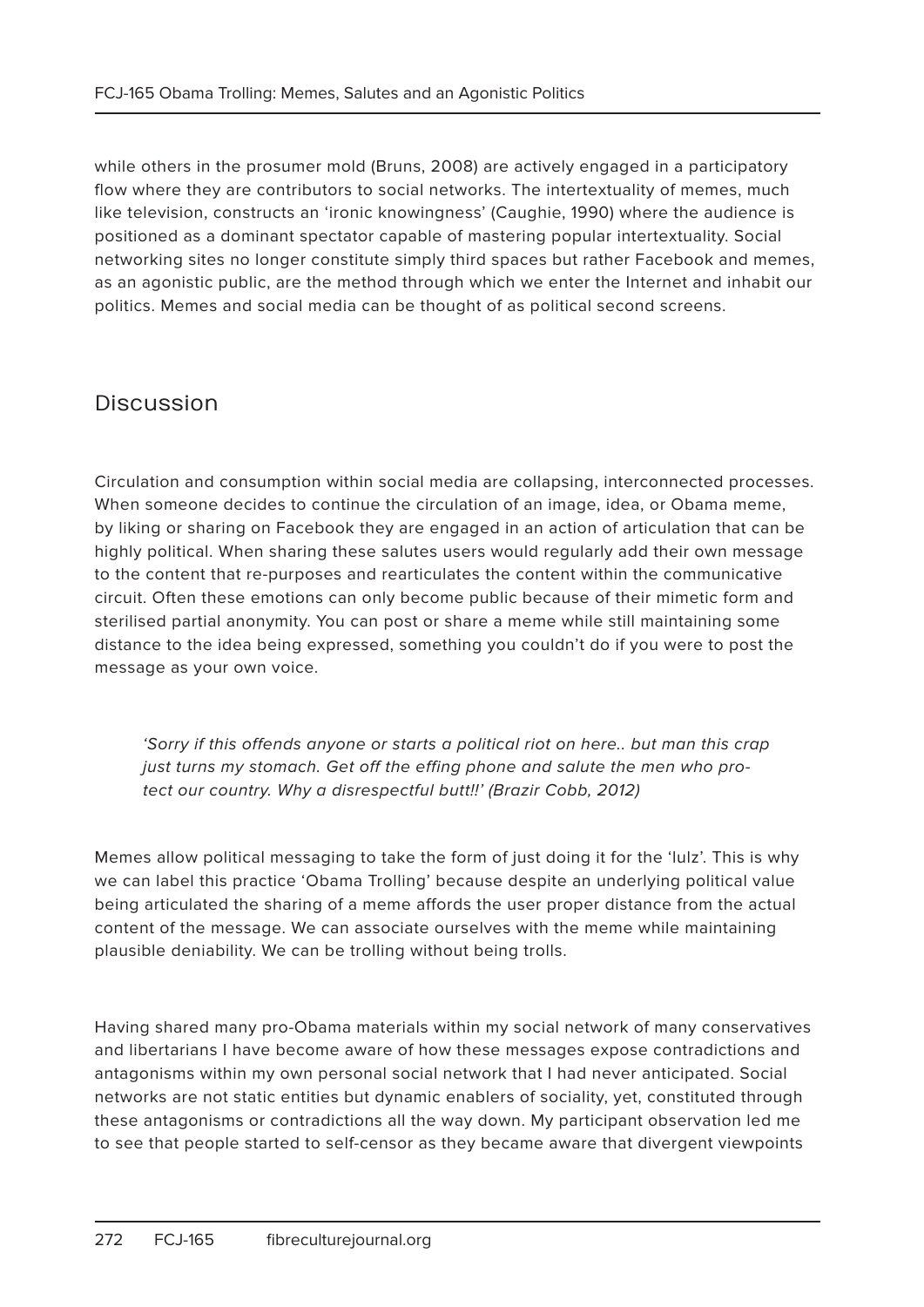existed in their social network. Forwarded email and even blog postings don't construct an interpersonal awareness at the same level as social networks. Repeatedly users publicly declared that they were going to return their use of Facebook back to what it was 'properly' intended for—the posting of family pictures and updates. Often this distancing from politics only lasted for a couple of days, sometimes only a couple of hours. I was surprised to feel a great degree of social anxiety about my postings and the compulsion to self-censor. I was paranoid that my friend count was steadily declining due to un-friending and worried that my regular postings weren't generating as many likes or comments as before. While at first appearing antithetical, memes and trolling can promote the possibility of dialogue—a dialogue that unearths deeply seeded emotions. Rather than worrying about censoring a Navy SEAL meme that is critical of Obama's handling of Benghazi and removing it from Facebook (Hawkins, 2012), we should trust that unlike the closed system of email an agonistic politics within social networks can be healthy.

When Republican Representative Todd Akin stated in the midst of a competitive campaign for the Missouri Senate his belief in 'legitimate rape' he ignited a public outcry. While this was a horrible thing to have said, the conflict did serve to bring these beliefs long held by a portion of the conservative population into the public arena where they were shot down. However, without the Tea Party faction of the Republican Party backing a candidate like Akin we could not, as a broader society, have processed those beliefs. The sharing of memes, on a small scale, performs this same function. There is a long-standing debate between those who take a more Habermasian approach and conceptualize the public sphere as a rational space for deliberative democracy as opposed to those who prefer an agonistic public sphere (Mouffe, 1999). What is lacking in the deliberative democracy model, especially when applied to online spaces, is an acknowledgement of trolling as a part of the everyday life of the Internet. Mimetic political communication spread through social networks provides a shared symbolic world that can potentially transform 'antagonism into constructive agonism' (Wenman, 2003). Much lamenting about misinformation comes from viewing the public sphere only from a rational lens, whereas a focus on an agonistic politics could see this misinformation as an articulation of an otherwise neglected social or political value or identity. Ryan (2012) finds that online experiments that evoke the emotion of anger in participants actually increase their proclivity to seek out more political information. The question we should be focusing on is not whether or not those sharing memes were dupes and victims of a false misinformation campaign, rather the important question is what are the underlying emotions being articulated through the techno-cultural practice of Obama Trolling. Our social networks are agonistic spaces and produce an agonistic, constitutive, and generative politics we should embrace.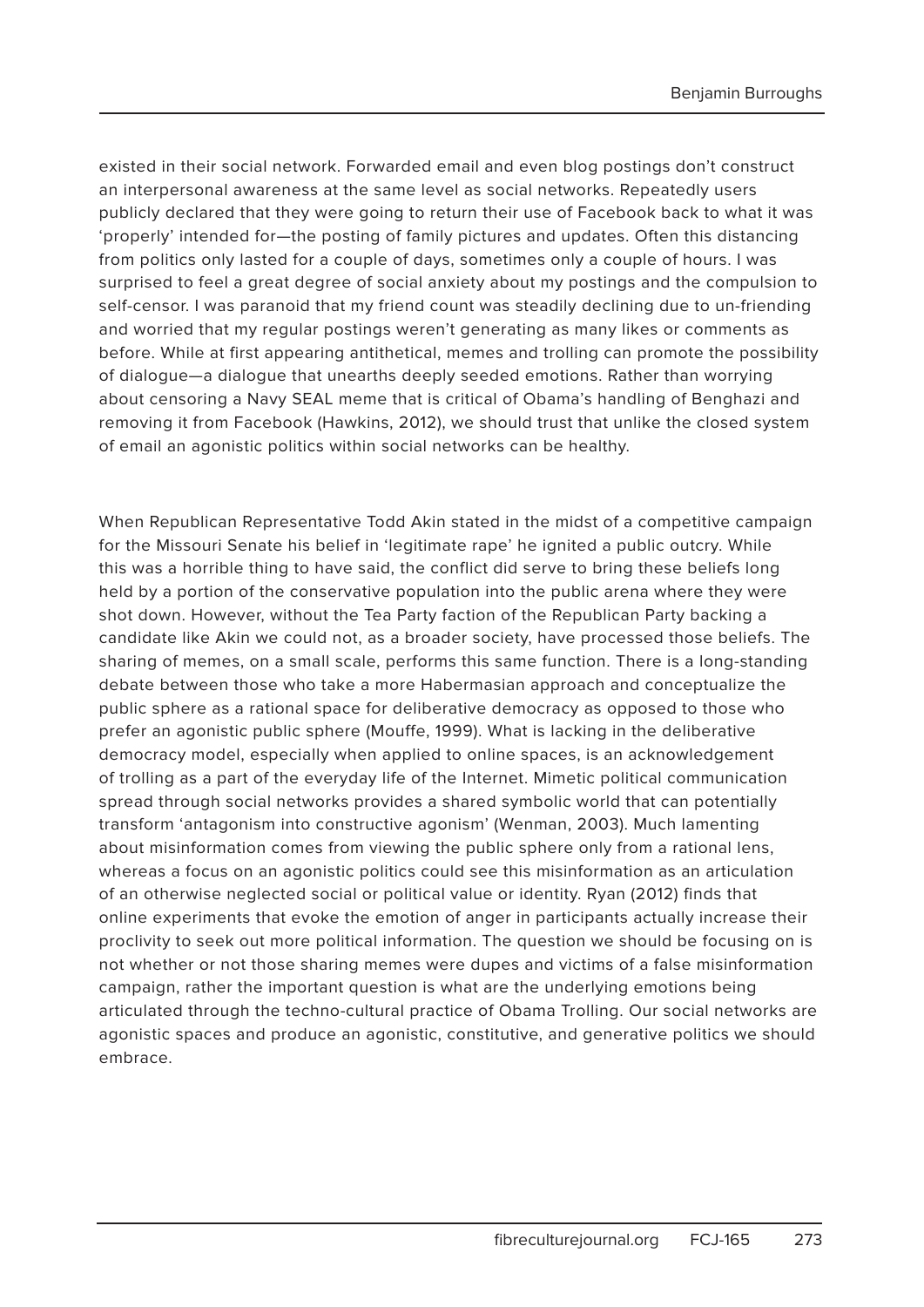# Biographical note

**Benjamin Burroughs** is a media theorist focusing on emergent technologies and participatory culture. He received a double Master's degree from the Annenberg School for Communication and Journalism and the London School of Economics and Political Science, both in global media and communication. He is currently pursuing a PhD in Communication Studies from the University of Iowa. His current research interests include deception in politics, digital rituals, streaming, and digital anthropology.

#### References

Adler, Ben. 'Where Crazy Conservative Memes Are Invented', The Nation, 25 September (2012), http://www.thenation.com/blog 170154/where-crazy-conservative-memes-are-invented#

Altheide, David L. Qualitative media analysis (Newbury Park, CA: Sage, 1996).

Baym, Nancy K. and Danah Boyd. 'Socially Mediated Publicness: An Introduction', Journal of Broadcasting and Electronic Media 56.3 (September 2012): 320–329.

Blackburn, Scott. ''Death Panels' Redux', Factcheck.org 20 April (2012), http://www.factcheck.org/2012/04/death-panels-redux/

Brock, André. 'From the Blackhand Side: Twitter as a Cultural Conversation.' Journal of Broadcasting & Electronic Media 56.4 (2012): 529–549.

Bruns, Axel. Blogs, Wikipedia, Second Life, and Beyond: From Production to Produsage (New York: Peter Lang Publishing, 2008).

Bruns, Axel. 'Life beyond the Public Sphere: Towards a Networked Model for Political Deliberation', Information Polity 13.1–2 (2008): 65–79.

Burgess, Jean. ''All Your Chocolate Rain Are Belong To Us?' Viral Videos, YouTube and the Dynamics of Participatory Culture', in Geert Lovink and Sabine Niederer (eds.) Video Vortex Reader: Responses to YouTube (Amsterdam: Institute of Network Cultures, 2008), 101–109.

Burroughs, Benjamin. 'Kissing Macaca: Blogs, narrative and political discourse', Journal for Cultural Research 11.4 (2007): 319–335.

Burroughs, Benjamin. 'Transmedia Tacos: Hybridity, New Media, and Storytelling', Confessions of an Aca-Fan, 27 October (2009), http://henryjenkins.org/2009/10/transmedia\_tacos\_you\_bet.html

Burroughs, Benjamin and W. Jeffrey Burroughs. 'The Masal Bugduv hoax: Football blogging and journalistic authority', New Media and Society 14.3 (May 2012): 476–491.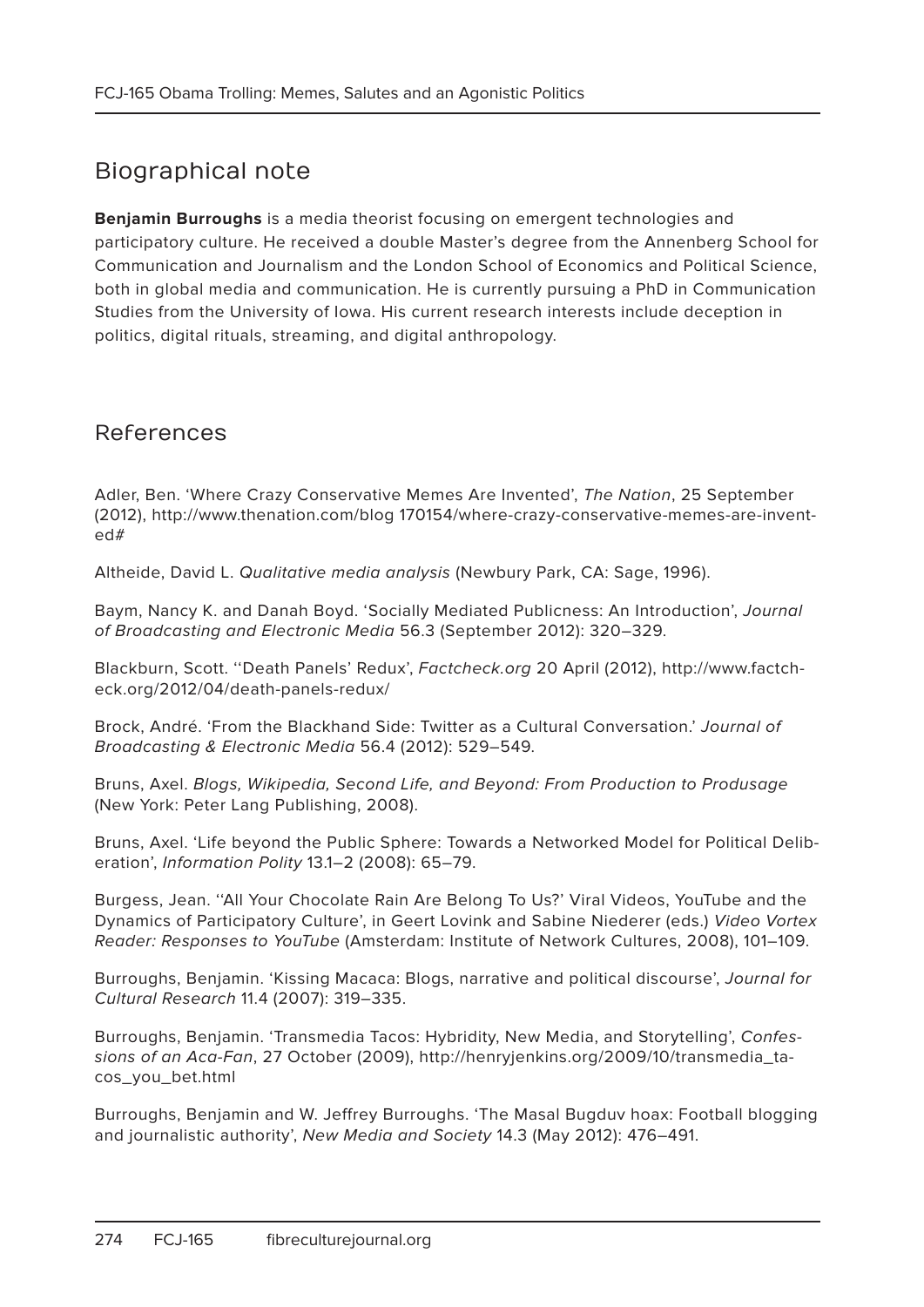Caughie, John. 'Playing at being American: games and tactics', in Patricia Mellencamp (ed.) Logics of television: Essays in cultural criticism (Bloomington: Indiana University Press, 1990), 54–55.

Coleman, E. Gabriella. 'Ethnographic approaches to digital media', Annual Review of Anthropology 39 (2010): 487–505.

Duffy, Margaret, Janis Teruggi Page, and Rachel Young. 'Obama as Anti-American: visual folklore in right-wing forwarded e-mails and construction of conservative social identity.' Journal of American Folklore 125.496 (2012): 177–203.

Frum, David. 'The Fox News Wink: Is Obama 'Gay'? or 'Gay Gay'?', The Daily Beast, 8 August (2012),http://www.thedailybeast.com/articles/2012/08/08/fox-news-email-chains.html

Gauntlett, David. Making Is Connecting (Cambridge: Polity Press, 2011).

Geertz, Clifford. The Interpretation of Cultures: Selected Essays (New York: Basic Books, 1973).

George, Susan. 'Winning the war of ideas', Dissent 44.3 (1997): 47–53.

Gewirtz, David. Where Have All The Emails Gone? (Palm Bay, Florida: ZATZ Publishing, 2007).

Gillespie, Marie. Television, Ethnicity and Cultural Change (London: Routledge, 1995).

Godwin, R. Kenneth. 'The Structure, Content, and Use of Political Direct Mail', Polity 20.3 (1988): 527–538.

Gooding, Richard. 'The Trashing of John McCain', Vanity Fair November (2004), http://www. vanityfair.com/politics/features/2004/11/mccain200411

Hall, Stuart. Encoding and Decoding in the Television Discourse (Birmingham: Centre for Contemporary Cultural Studies, 1973).

Hawkins, Awr. 'Update: Facebook Reverses, Allows SEALs' Post Critical of Obama', Breitbart, 30 October (2012), http://www.breitbart.com/Big-Peace/2012/10/30/Facebook-Censors-Navy-SEALS-To-Protect-Obama-on-Benghazi-Gate

Hoggart, Richard. The Uses of Literacy: Aspects of Working Class Life (London: Chatto and Windus, 1971).

Jenkins, Henry. Convergence Culture: Where old and new media collide (New York: New York University Press, 2006).

Jenkins, Henry. 'Photoshop for Democracy Revisited: The Sarah Palin File', Confessions of an Aca-Fan, 10 September (2008), http://henryjenkins.org/2008/09/photoshop\_for\_democracy\_revisi.html

Jenkins, Henry, Sam Ford and Joshua Green. Spreadable Media: Creating Value and Meaning in a Networked Culture (New York: New York University Press, 2013).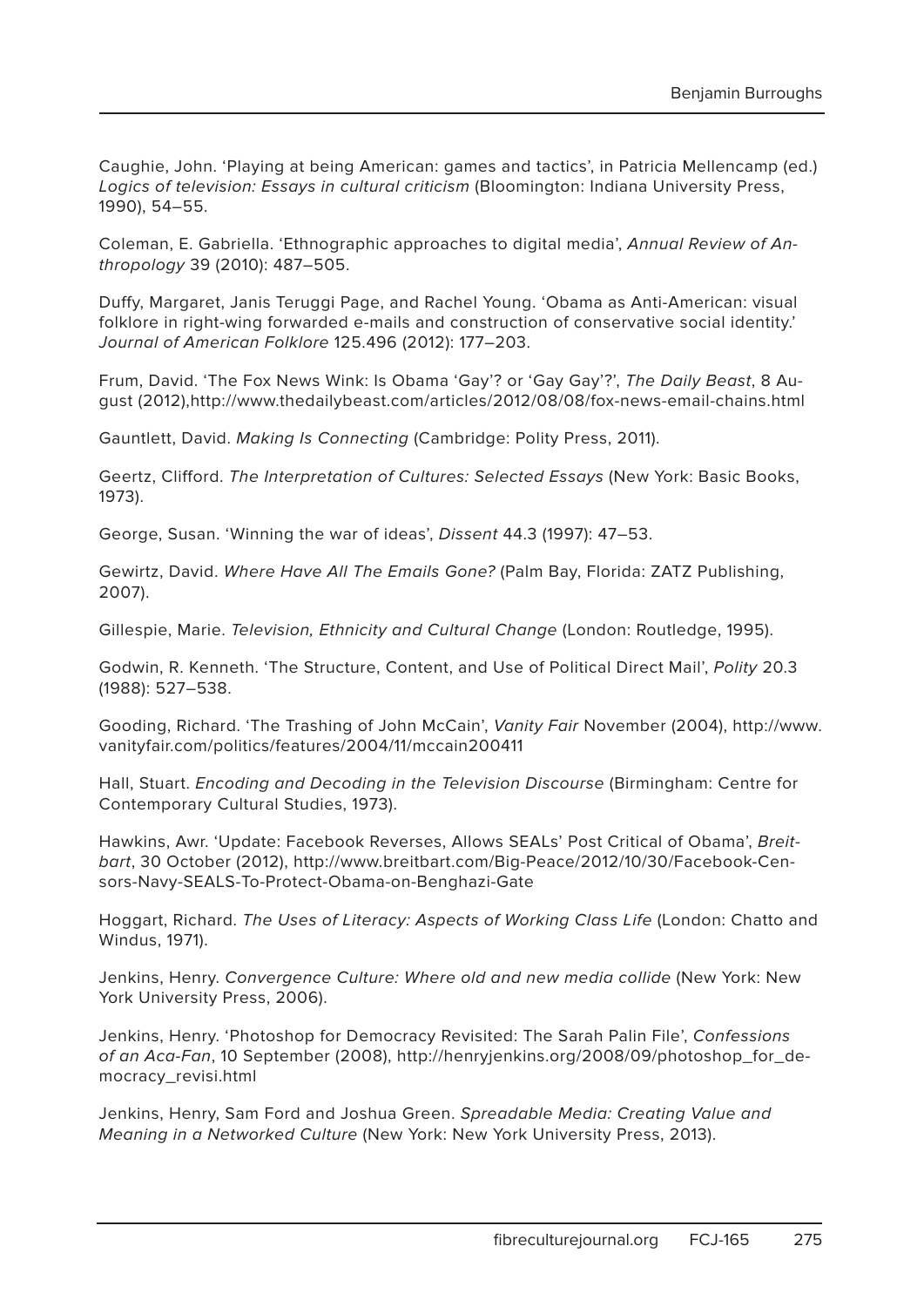Kellner, Douglas. 'Barack Obama and Celebrity Spectacle', International Journal of Communication 3 (2009): 715–741.

Knobel, Michele and Colin Lankshear. 'Online Memes, Affinities, and Cultural Production', in Michele Knobel and Colin Lankshear (eds) A New Literacies Sampler (New York: Peter Lang Publishing, 2007), 199–228.

McLeod, Kembrew. 'On pranks' Communication and Critical/Cultural Studies 8.1 (2011): 97–102.

Mizsei-Ward, Rachel. 'Politics, Race, and Political Fly-Billing: Barack Obama as 'The Joker'', Comparative American Studies 10.2–3 (August 2012): 177–187.

Mouffe, C. 'Deliberative democracy or agonistic pluralism?' Social research, (1999) 745– 758.

Phillips, Whitney. 'The House That Fox Built: Anonymous, Spectacle, and Cycles of Amplification.' Television & New Media (2012).

Phillips, Whitney. 'What an Academic Who Wrote Her Dissertation on Trolls Thinks of Violentacrez', The Atlantic, 15 October (2012), http://www.theatlantic.com/technology/archive/2012/10/what-an-academic-who-wrote-her-dissertation-on-trolls-thinks-of-violentacrez/263631/

Reeve, Elspeth. 'A Growing Force in Republican Politics: The Email Forward', the Atlantic wire, 21 June (2012), http://www.theatlanticwire.com/politics/2012/06/growing-force-republican-politics-email-forward/53793/

Robertson, Scott P., Ravi K. Vatrapu and Richard Medina. 'Online Video 'Friends' Social Networking: Overlapping Online Public Spheres in the 2008 U.S. Presidential Election', Journal of Information Technology & Politics 7.2–3 (2010): 182–201.

Ryan, Timothy J. 'What Makes Us Click? Demonstrating Incentives for Angry Discourse with Digital-Age Field Experiments', The Journal of Politics 74.04 (October 2012): 1138–1152.

Secor, Marie and Lynda Walsh 'A rhetorical perspective on the Sokal hoax', Written Communication 21.1 (2004): 69–91.

Shifman, Limor. 'Memes in a Digital World: Reconciling with a Conceptual Troublemaker' Journal of Computer Mediated Communication (2013).

Stryker, Cole. Epic Win for Anonymous: How 4Chan's Army Conquered the Web (New York: Overlook, 2011).

Turner, Victor. 'Betwixt and between: The liminal period in rites of passage.' Betwixt and between: Patterns of masculine and feminine initiation (Peru, Il: Open Court Publishing, 1987): 3–19.

Wall, Melissa. 'Blogs of war', Journalism 6.2 (May 2005): 153–172.

Wenman, Mark. 'Agonistic Pluralism' and Three Archetypal Forms of Politics' Contemporary Political Theory 2.2 (2003): 165–186.